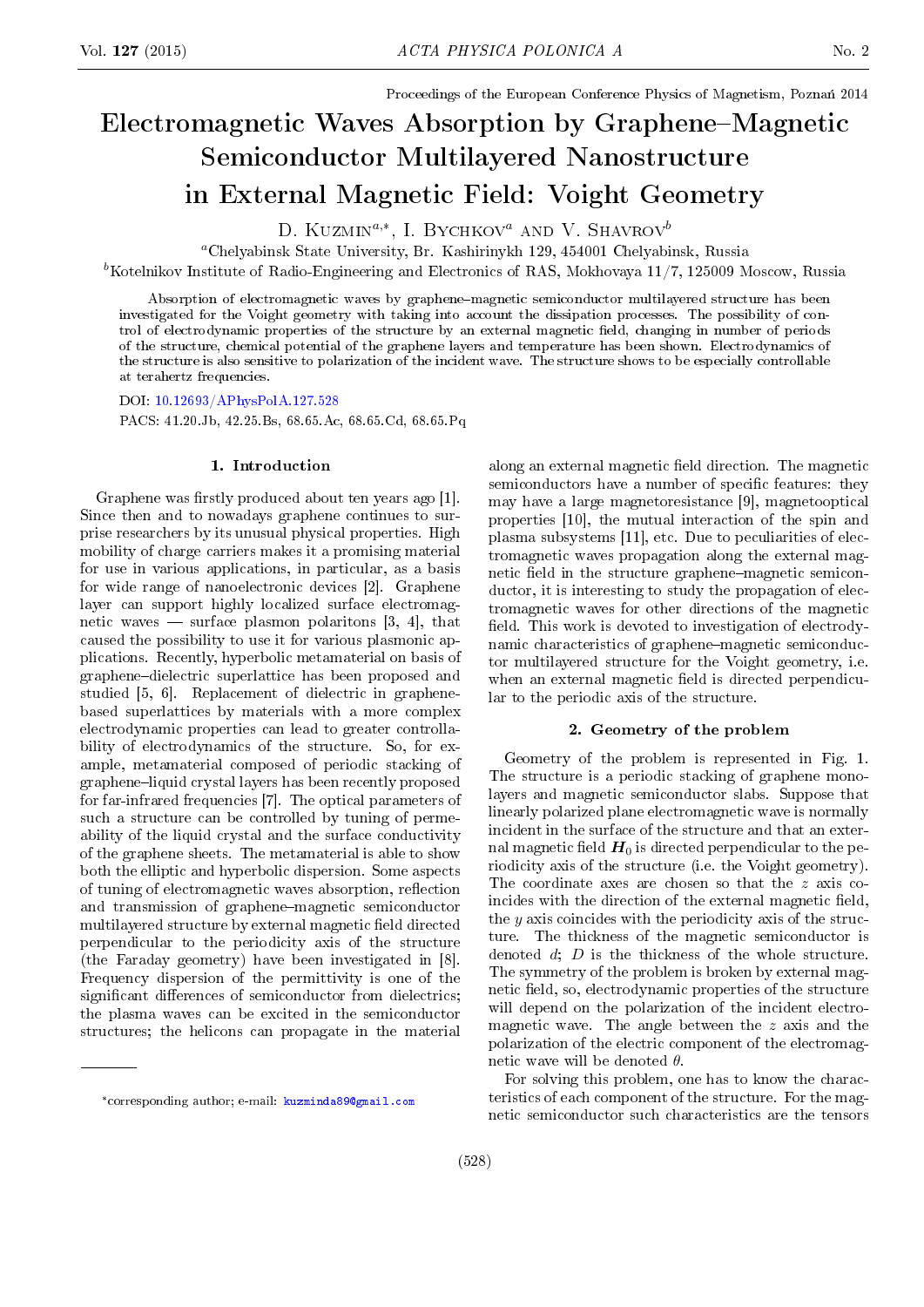

Fig. 1. Geometry of the structure with the thickness  $D$  composed of a periodic structure of graphene layers separated by magnetic semiconductor slabs with the thickness d placed in external magnetic field  $H_0$ .

of the permeability  $\hat{\mu}$  and the permittivity  $\hat{\varepsilon}$ . The forms of the tensors are characteristic of an isotropic, magnetized ferromagnet and an isotropic, magnetized, singlecomponent plasma in a semiconductor [12, 13]:

$$
\hat{\mu} = \begin{pmatrix}\n\mu_{\perp} & i\mu_{a} & 0 \\
-i\mu_{a} & \mu_{\perp} & 0 \\
0 & 0 & \mu_{\parallel}\n\end{pmatrix};
$$
\n
$$
\mu_{\perp} = 1 + \frac{\omega_{M} (\omega_{H} - i\alpha\omega)}{\omega_{H}^{2} - (1 + \alpha^{2})\omega^{2} - 2i\alpha\omega\omega_{H}};
$$
\n
$$
\mu_{a} = \frac{-\omega_{M}\omega}{\omega_{H}^{2} - (1 + \alpha^{2})\omega^{2} - 2i\alpha\omega\omega_{H}};
$$
\n
$$
\mu_{\parallel} = 1 - \frac{i\alpha\omega_{M}}{\omega + i\alpha\omega_{H}}.
$$
\n
$$
\hat{\epsilon} = \begin{pmatrix}\n\varepsilon_{\perp} & i\varepsilon_{a} & 0 \\
-i\varepsilon_{a} & \varepsilon_{\perp} & 0 \\
0 & 0 & \varepsilon_{\parallel}\n\end{pmatrix};
$$
\n
$$
\varepsilon_{\perp} = \varepsilon_{0} \begin{pmatrix}\n1 - \frac{\omega_{P}^{2}(\omega + i\nu)}{\omega[(\omega + i\nu)^{2} - \omega_{c}^{2}]}\n\end{pmatrix};
$$
\n
$$
\varepsilon_{a} = \varepsilon_{0} \frac{\omega_{P}^{2}\omega_{c}}{\omega[(\omega + i\nu)^{2} - \omega_{c}^{2}]};
$$
\n
$$
\varepsilon_{\parallel} = \varepsilon_{0} \left(1 - \frac{\omega_{P}^{2}}{\omega(\omega + i\nu)}\right).
$$
\n(2)

Here,  $\omega_H = gH_0$ ,  $\omega_M = 4\pi gM_0$ , g is the gyromagnetic ratio,  $M_0$  is the saturation magnetization,  $\alpha$  is the damping parameter,  $\varepsilon_0$  is the lattice caused part of the permittivity,  $\omega_{\rm p} = \sqrt{4\pi n_s e^2/m^*}$  and  $\omega_{\rm c} = eH_0/m^*c$  are the plasma and the cyclotron frequencies, consequently, e and  $m^*$  are the charge and the effective mass of carriers,  $n<sub>s</sub>$  is the carriers density,  $\nu$  is the effective collision rate.

Graphene can be represented as a conductive surface [3] with the frequency dependent conductivity  $\sigma(\omega) = \sigma^{\text{intra}}(\omega) + \sigma^{\text{inter}}(\omega)$ , which has been obtained in [14]:

$$
\sigma^{\text{intra}}(\omega) = \frac{2ie^2}{\hbar\pi} \frac{k_{\text{B}}T}{(\hbar\omega - i\Gamma)} \ln\left(2\cosh\left(\frac{\mu_{\text{ch}}}{2k_{\text{B}}T}\right)\right),
$$

$$
\sigma^{\text{inter}}(\omega) = \frac{e^2}{4\hbar} \left[\frac{1}{2} + \frac{1}{\pi}\arctan\left(\frac{(\hbar\omega - i\Gamma) - 2\mu_{\text{ch}}}{2k_{\text{B}}T}\right)\right]
$$

$$
-\frac{i}{2\pi} \ln\left(\frac{\left[(\hbar\omega - i\Gamma) + 2\mu_{\text{ch}}\right]^2}{\left[(\hbar\omega - i\Gamma) - 2\mu_{\text{ch}}\right]^2 + 4k_{\text{B}}^2T^2}\right).
$$
(3)

Here,  $\mu_{ch}$  is a chemical potential of graphene,  $\Gamma/\hbar$  is the scattering rate. In chosen geometry, conductivity of graphene not depends on the magnetic field value.

For solving the problem one has to use the system of Maxwell's equations

$$
rot\mathbf{E} = -c^{-1}\partial \mathbf{B}/\partial t; \quad rot\mathbf{H} = c^{-1}\partial \mathbf{D}\partial t \tag{4}
$$
  
with the material equations

$$
D = \hat{\varepsilon}E; \quad B = \hat{\mu}H; \quad j = \hat{\sigma}E \tag{5}
$$

and the boundary conditions

 $(E_2-E_1) \times n_{12}=0; \quad (H_2-H_1) \times n_{12}=4\pi j/c, \quad (6)$ where indexes 1 and 2 mean the fields in the first and the second medium,  $n_{12}$  is the normal vector to the partition surface directed from the first medium to the second one,  $j$  is the density of the surface current in graphene layer.

Solving the system of Eqs.  $(4)-(6)$  for each layer of magnetic semiconductor we obtain the amplitudes of re flected and transmitted waves. Then reflectance  $R$  and transmittance T can be found

$$
R = \frac{|E_{xR}|^2 + |E_{zR}|^2}{|E_{x0}|^2 + |E_{z0}|^2}; \quad T = \frac{|E_{xT}|^2 + |E_{zT}|^2}{|E_{x0}|^2 + |E_{z0}|^2}, \quad (7)
$$

where indexes  $R$  and  $T$  denote amplitudes of reflected and transmitted waves, consequently, index " $0$ " denotes amplitude of incident wave. Obtaining their values we define the absorptance  $A = 1 - R - T$ .

For the numerical simulation we will use the characteristic parameters of magnetic semiconductor  $CdCr<sub>2</sub>Se<sub>4</sub>$ with the Curie temperature  $T_{\rm C} = 130 \text{ K}$  [15, 16]:

$$
M_0 = 350 \text{ G}, \ \alpha = 0.1, \ g = 1.75 \times 10^7 \text{ Oe}^{-1} \text{s}^{-1},
$$
  

$$
\varepsilon_0 = 20, \ m^* = 0.15 m_e, \ n_s = 10^{18} \text{ cm}^{-3},
$$
  

$$
\nu = 10^{15} \text{ s}^{-1}.
$$
 (8)

For simulation of the graphene properties we will use parameters  $v_F = 10^8$  cm/s,  $\Gamma = 2 \times 10^{-15}$  erg, value of the chemical potential  $\mu_{ch}$  depends on temperature T and carrier density in graphene  $n_0$ . How it has been shown in [14], for temperatures  $T \approx 10$  K and carrier density  $n_0 \approx 10^{11}$  cm<sup>-2</sup> value of chemical potential is  $\mu_{\rm ch} \approx 1 \times 10^{-14}$  erg. The carrier density can be changed either by doping or with the help of a constant electric field.

#### 3. Results and discussion

Due to resonant dependences of components of permittivity, permeability tensors of magnetic semiconductor  $(1)$ ,  $(2)$  and conductivity of graphene  $(3)$ , it is clear that reflectance, transmittance and absorptance will have some features near the resonant. The calculations show (see Fig. 2) that electrodynamic characteristics of the